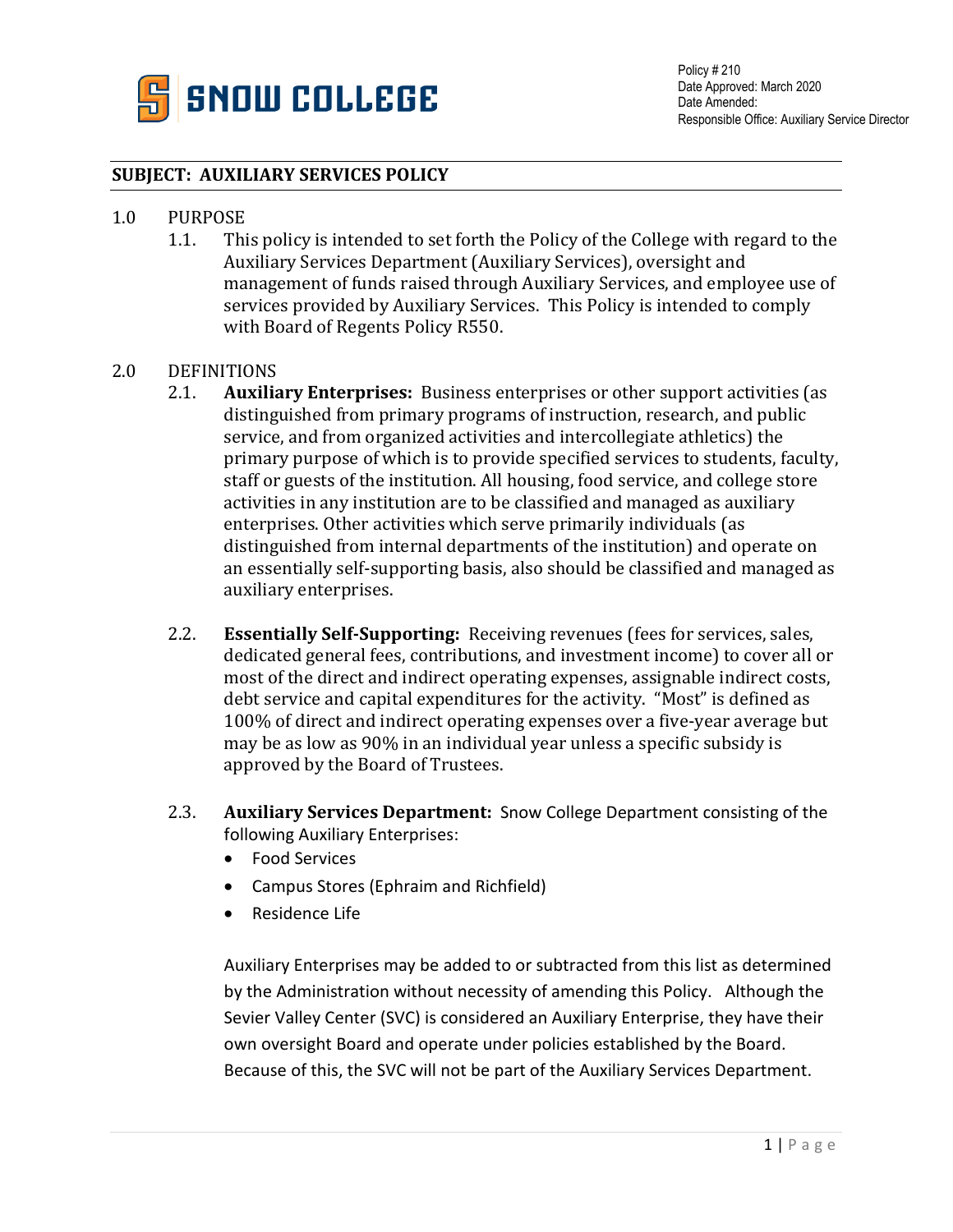

## 3.0 POLICY

- 3.1. Auxiliary Services is to be run in accordance with Utah State Board of Regents Policy, R550 meaning it is to operate on an essentially selfsupporting basis and is to be managed as auxiliary enterprises.
- 3.2. Auxiliary Services is to be operated in accordance with overall management principles as defined in Regents policy R550; is to employ professional management; and there must be administrative, accounting and financial management oversight of auxiliary enterprises, through one or more senior officers designated by the President.
	- 3.2.1. Revenues of auxiliary enterprises are to be used to cover expenses and obligations of the auxiliaries and to provide working capital and sufficient reserves.
		- 3.2.1.1. Each auxiliary enterprise which involves sale of goods and services should have adequate working capital to support accounts receivable and necessary inventories of goods and supplies.
		- 3.2.1.2. Renewal and replacement funds for all auxiliary enterprises should be accumulated in amounts sufficient to provide for major equipment repair and replacement as well as refurbishment, renewal and replacement of physical facilities.
		- 3.2.1.3. Auxiliary enterprises are not, however, expected to accumulate fund balances in excess of requirements for working capital, renewals and replacements, and debt service. Subsides from outside funds and then charges to users should be adjusted downward if an enterprise produces revenues in excess of this requirement.
		- 3.2.1.4. Auxiliary enterprise budgets are to include costs of the operations of physical facilities, accounting services directly chargeable to their operations, and an appropriate share of other administrative support costs of the College. The cost of these support services may either be budgeted directly in the operations of the auxiliary enterprises, or budgeted as payments to the education and general departments or service enterprises providing the support services.
		- 3.2.1.5. Accounts for each auxiliary enterprise are to include all revenues, expenditures, and transfers relating to the enterprise, including interest on loans from other institutional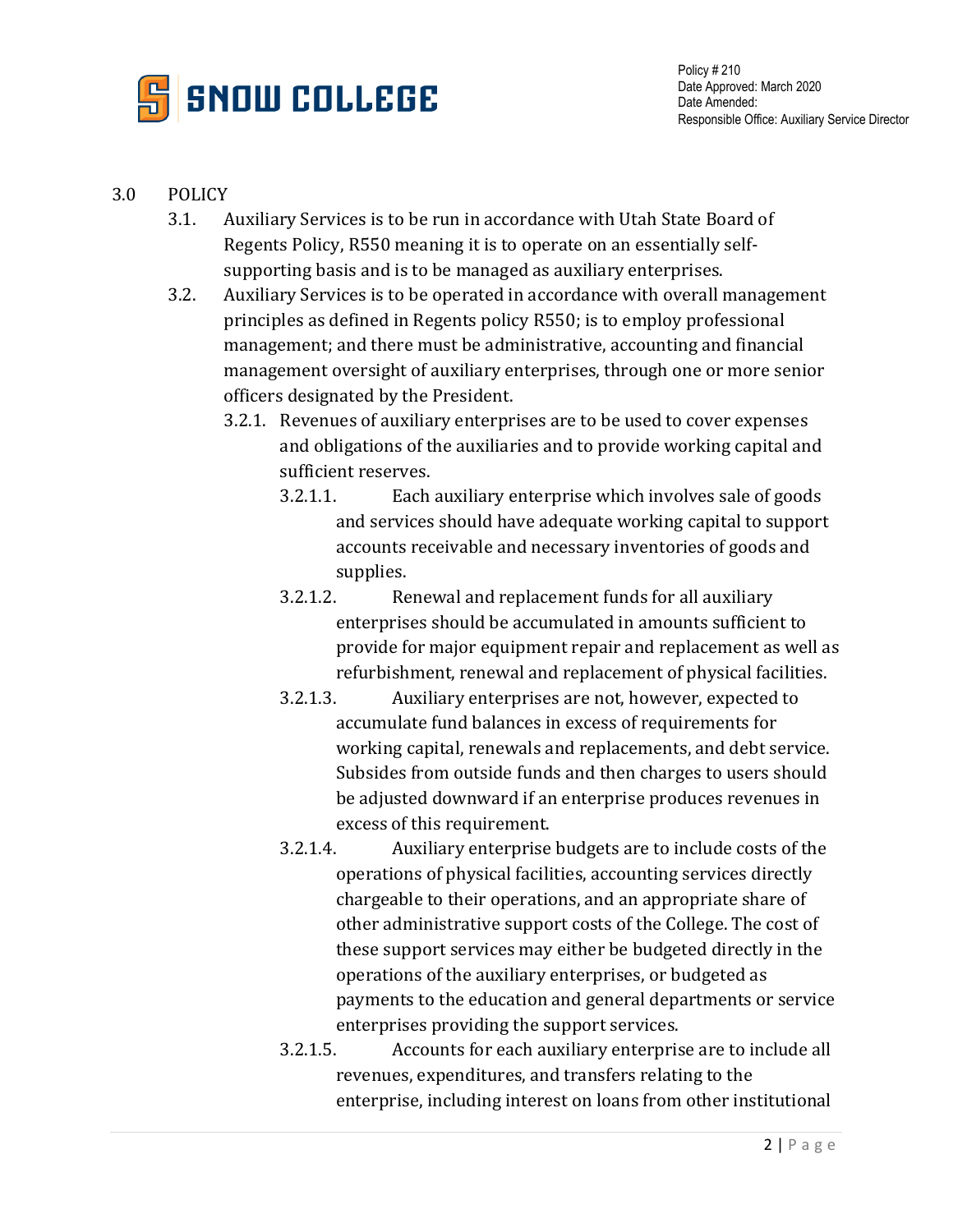

or outside sources and expenditures or indirect charges for operation and maintenance of physical facilities and financial accounting services and for other administrative support costs. Mandatory and non-mandatory transfers out are to be specifically identified, as are all loans and all transfers in from other auxiliary enterprises and from institutional discretionary funds, other education and general funds, or other funds of the institution.

- 3.2.2. Excess revenues may be used for other purposes only after expenses, obligations, working capital and sufficient reserves have been funded and subsidies and charges have been reduced. Such other uses shall be clearly identified and approved by the President of the College. Procedures shall be established setting the criteria for and the approval for use of auxiliary revenues for other purposes.
- 3.2.3. Procedures should be established for the oversight and approval of transfers of funds from Auxiliary Enterprise funds to Non-Auxiliary Enterprise funds, particularly where the financial manager (fund custodian) is the same person for both funds.
- 3.2.4. Operating procedures for each auxiliary enterprise should be established in accordance with the mission and objectives of Auxiliary Services Department.
- 3.2.5. Appropriate fees shall be charged to users of the auxiliary enterprises, including academic or administrative departments. To the extent reasonably possible, selling prices, rents, fees, admissions and other charges by each auxiliary enterprise are to be set at a level adequate to support the operating and reserve requirements of the enterprise.
- 3.3. Annual Reports and frequent audits. An Annual Report, in accord with Board of Regent Rule requirements below, must be prepared for Auxiliary Enterprises. The Annual Report will be submitted to the Board of Trustees so that it may exercise its duty to review the College's Auxiliary Enterprises. In addition, quarterly reports should be prepared for the Board of Trustees' Finance and Facilities Committee for review at each Board of Trustee's meeting. Periodic internal audits (which may be "mini" audits or focused on a specific aspect of an Auxiliary Enterprise) shall occur on a regular basis and be reported to the Audit Committee. A full internal audit of each Auxiliary Enterprise shall occur at least every five years.